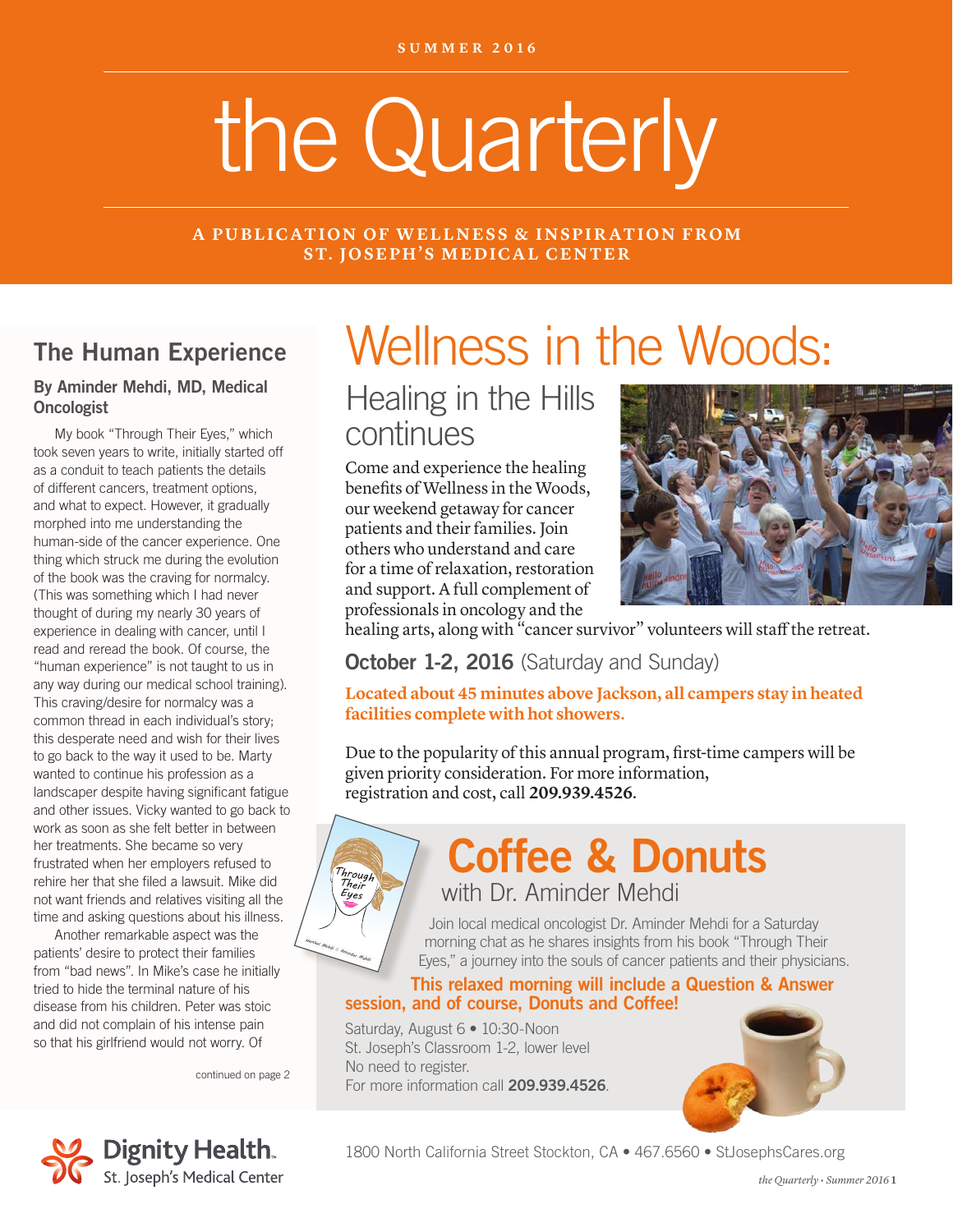#### The Human Experience, *continued*

course eventually the truth always comes out. I always tell my patients to be very upfront with their families and loved ones regarding the nature of their illness and the prognosis. When I have an initial candid discussion about treatment options and prognosis I encourage close family members and friends to come with the patient.

The other notable perspective is how certain things become very important and urgent. In Peter's case he decides to suddenly get married after living with his girlfriend of 10 years and never mentioning marriage. One day he suddenly announced that they were getting married to the surprise and amazement of his girlfriend. In Mike's case he went off to Venice with his wife, something he had wanted to do for many years but had never bothered to make the effort.

For me it has been a growing experience to not just look at a person as a disease process, but look at the patient as a human being with feelings and a family whose life has been invaded by this dangerous alien entity.

### Free Community **Wellness Opportunities**

To register, call **939.4526**.

Yoga – with Chinu Mehdi **Sundays • 9 – 10:30 a.m.**

#### Tai Chi – with Brenda Norris **Thursdays • 6 – 7 p.m.**

# Meditation Tuesday's

**Tuesdays • 6 p.m.**

#### All classes located in the Cleveland Classroom.

For a map to the Cleveland Classroom, visit StJosephsCares.org/Maps

# St. Joseph's ER is Here for You & Growing

Construction is now underway on an exciting project to expand the Emergency Room at St. Joseph's to meet the growing needs of our community. We are adding 8,000 square feet to our ER and an additional 24 treatment spaces. This new project will both update our space and transform your experience, by helping us to maximize our efficiency, reduce wait times, and offer more privacy for patients and loved ones during difficult times. Our new and improved ER will debut in 2017.

The costs to overhaul the existing emergency room and change the way we provide emergency care are considerable at close to \$8 million but will hold tremendous benefits for our community. Call St. Joseph's Foundation at **209.467.6347** or visit **StJosephCares.org/ERExpansion** for more information on how you can support this effort with financial donations.

# St. Joseph's Honors Cancer Survivors

More than 120 cancer survivors were pampered by massage therapists, manicurists, and more, at St. Joseph's annual TreatMeant for You Day. Participants were also treated to informative presentations and 1-1 consultations with specialists in cancer care. Thank you to the Millie Luck Lewis Foundation, Kids Taking a Stand, and other community donors, as well the 60 professional and 20 "gopher" volunteers that made the day possible.

#### **By evaluation, attendees reported the following:**

- 86% of participants plan to make positive improvements in their lifestyle
- 94% received useful information
- Over 80% plan to become more involved in programs offered by St. Joseph's

### *Quotes from the day:*

#### **I now have the courage to:**

*Do anything!! You can't scare me… I've had cancer.*

#### **Today I discovered that:**

*I am grateful. When I came today they said "if you can walk, please park across the street." I was grateful that I could walk.* 

**Living fully means:** *I have nothing to lose, so why not live my life happy. Life will get better and brighter!*





Are you NOT receiving regular email updates about the great wellness programs at St. Joseph's? To get on the list, email SJCancerInfo@dignityhealth.org and get connected!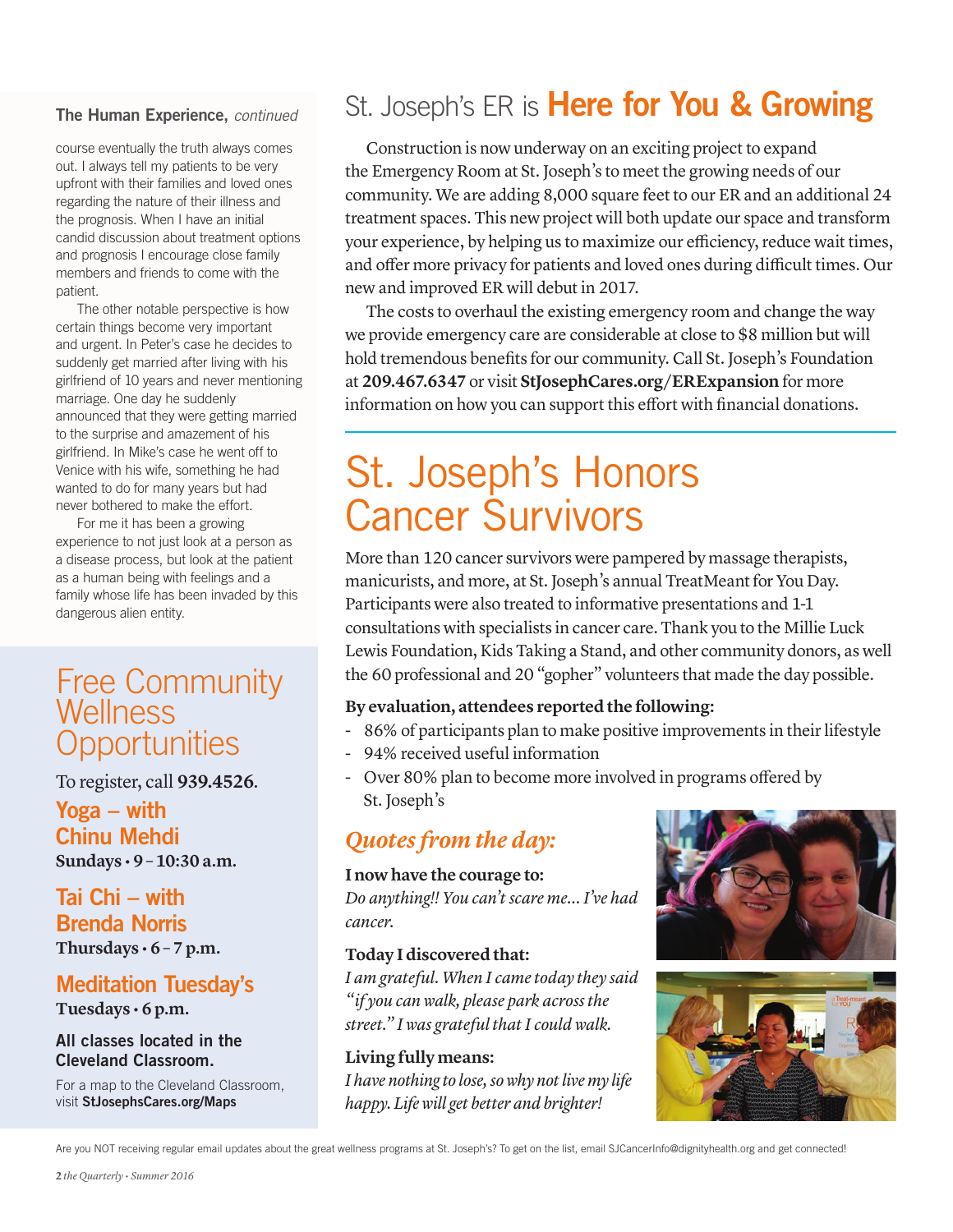# Know Your Mind, Body & Spirit

## Community Wellness Series Tuesdays - August 2, 9, 16, 23

At St. Joseph's, we want to help you heal, mind, body and spirit.

August 2 – Common sense wisdom. She's got answers! *Phyllis King, a regular on Bay Area TV, says "no topic is off limits!" She has 4 published books including coauthoring Bouncing Back with Dr. Wayne Dyer.*

**August 9** – Meaningful connections with others are easy, when it is going well. How do we stay connected when it gets difficult? *Jean Holsten is returning to continue the conversation about Dynamic Dialogue and your role in remaining connected.*

August 16 – Learn how ancient wisdom can help you to understand your true nature. Come take a "self-exam" and discover which "energies" are dominant in your inner system. *Shamila Chand will share her unique perspective on living well; utilizing ancient traditions and Ayurvedic principles.*

**August 23 – Mind fog and fuzzy memory can be** improved! *Joseph Carter, L. Ac. blends current science with traditional Chinese medicine to address neurological concerns.*

All classes are held at St. Joseph's Medical Center from 6:30-8:30 p.m. Registration for the full series is \$20. For more information and to register, visit StJosephsCares.org/ KMBS or call 209.939.4526.

# Honor a Special Doctor, Nurse, or Caregiver

Maybe it was a smile or a kind word that brought you or a loved one comfort. Perhaps it was a lifesaving procedure or treatment that made your experience at St. Joseph's extraordinary. Every day, St. Joseph's receives praise from patients and families for the compassionate care and humankindness they've received. Many ask how they can share their appreciation.

The Grateful Patient and Families Program gives you and your loved ones a meaningful way to thank a special doctor, nurse, department, or other caregiver who touched your life during a hospital visit or stay. To make a gift, contact St. Joseph's Foundation at **209.467.6347**, or use the envelope enclosed.



Gifts made in honor of a caregiver are among the most thoughtful tributes friends and family can make. In return, your caregiver will be given special recognition.

### Cancer Support Group Information

A variety of Cancer Support and Education groups meet at St. Joseph's. For meeting dates and times call the Cancer Navigator at 939.4526 or go to StJosephsCares.org/Cancer

# Fight Fatigue with Exercise

St. Joseph's Offers Free Exercise Program for Cancer Patients

This highly personalized program, staffed by an exercise physiologist and a physical therapist, meets for one hour on Tuesdays and Thursdays. For more information and to sign up, call St. Joseph's Rehabilitation Services at **209.467.6365**.

# Special Thanks to Our Donors

It is the generous support of our donors that enables us to offer many of our services and programs free of charge. If you're interested in making a donation, contact St. Joseph's Foundation at 467.6347 or use the enclosed envelope.